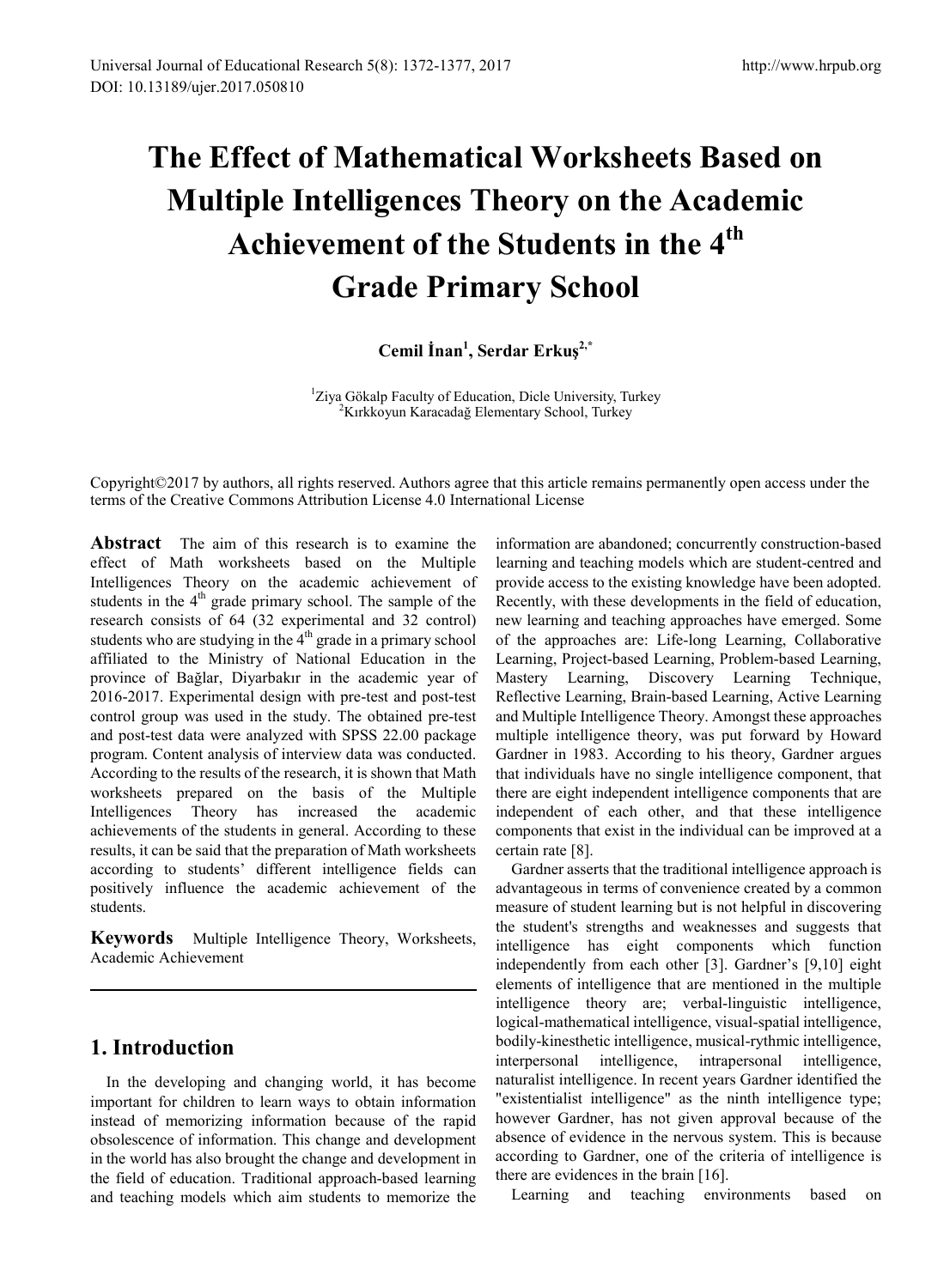mathematical and verbal intelligence were predominantly used in traditional approach-based learning and teaching models with the aim of memorizing the information that existed in the students. However, verbal and mathematical intelligence areas are not dominant in every student. Apart from verbal and mathematical intelligence areas, some students have different dominant fields of intelligence such as physical, musical, visual, and social. Additionally, learning styles differ from each other just because students' intelligence areas are different from each other. Teachers should take into account individual differences among learners as they organize the learning and teaching environment. Thus, the learning and teaching environment should be considered and established in such a way that each student may have a different learning style and the field of intelligence [13].

While handling a unit, teachers should include activities that are appropriate for each intelligence field. However, it should never be tried to prepare activities for all the fields of intelligence in the same lesson. Already, this is not possible in practice. Rather, activities for different kinds of intelligence can be distributed among the following lessons. Gardner states that it is enough to include two activities of intelligence in one lesson [4]. Campbell notes that there have been a great deal of work on the Multiple Intelligences Theory on classroom practices; but the best of them cannot be determined; he also emphasizes that the teachers should choose appropriate methods by looking at the classroom environment, aims and the society.

Some educators advocate to use intelligence areas in educational processes that will provide many starting points; some others advocate to determine the strong or dominant fields of intelligences of every student since nursery school [6].

With the help of improved intelligence areas, it is possible for students to love mathematics and make them understand concepts better [12]. From this perspective, it is very important to apply the theory of Multiple Intelligence in teaching. With the activities, according to their intelligence areas, the lessons can be loved by the students. For example; a student with a high level of visual intelligence can love a math class with visual symbols. Likewise, a person with a high level of social-interpersonal intelligence can love mathematics by doing group work in mathematics. Classroom activities have a very important place in contemporary education concept; just because it is necessary to establish the democratic classroom environments in which the students are active in the contemporary education understanding and activities in which the students develop creative thinking directions. In other words, this understanding necessitates the use of materials that will be prepared in the direction of strategies, methods and techniques to ensure permanent learning [5]. One of these teaching materials is worksheets. Worksheets are written materials containing explanations that provide guidance on activities that students will take in the course of teaching any topic [15]. According to Aydoğdu and Kesercioğlu [2] worksheets are important materials that enable students to organize their knowledge, including the steps of what the students need to do, and which ensure participation in the activity of the whole class at the same time. Mortensen and Smartt [14] identify worksheets as a strategy that allows them to control their own learning because it allows them to decide how and where to use the assigned tasks.

In an understanding of teaching that students are responsible for their own learning; it is important for the teachers to not to leave the students alone but to provide instructional environments that will give students the chance to test their experiences so that they can create their own knowledge and the guidance materials that they can use in these environments In this direction, teachers need guidance materials prepared by researchers or experts. These materials may be prepared around a unit or a concept, or may be prepared to cover all topics in the curriculum in a particular discipline, which relate to each other [1]. In addition, if teachers can analyze students' individual characteristics well and train their learners more versatilely, they can offer plans and rich options considering these features. To develop students' diverse learning experiences in order to be multi-faceted and creative, it is important to create a friendly and loving classroom atmosphere that can meet their emotional needs and to have positive and high expectations about them [11].

In this research, we tried to find answers to the following questions:

- 1. The effect of mathematical worksheets prepared according to the Multiple Intelligences Theory on the academic success of students;
- 2. Whether mathematical worksheets facilitate students' learning or not;
- 3. Whether the students want to do math worksheets or at home;
- 4. Investigate what kind of activities students want to have on mathematical worksheets

# **2. Methodology**

#### **2.1. Model of the Research**

In this study, semi-experimental method was used as experimental method. Experimental method is used to investigate any event, case, object, subject and effect in the research, to reveal cause-effect relationships between variables and to compare and measure these results. To do this the research situation or environment is created. This environment usually happens to be an artificial one. The main reason for the need for this method is to measure the effectiveness of any '' thing '', and if the result of the measurement is positive, to make proposes with the help of the results [7].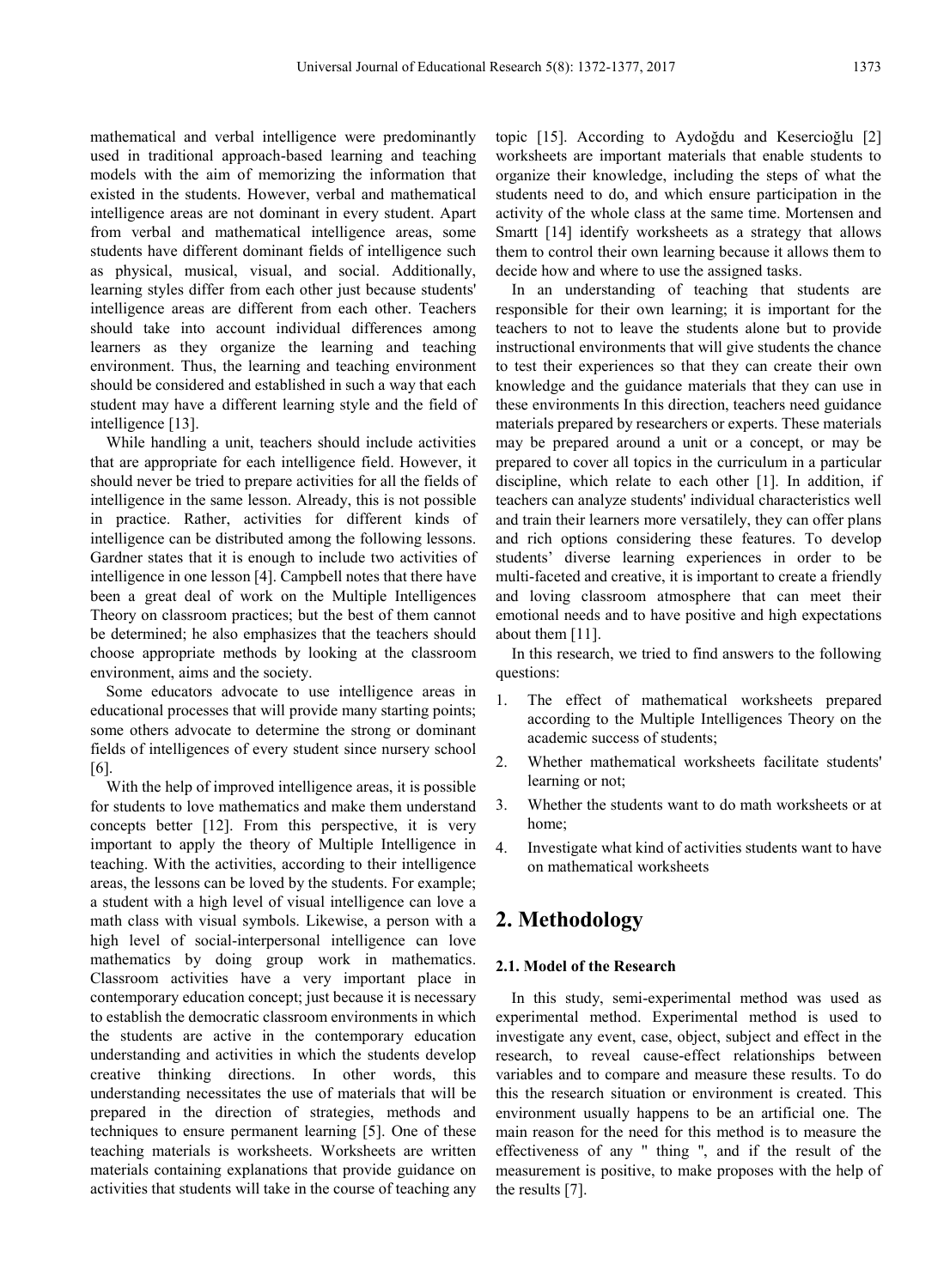#### **2.2. Sample of Research**

The sample of the research consists of 64 students who are studying in the 4<sup>th</sup> grade in a primary school affiliated to the Ministry of National Education in Bağlar - district of Diyarbakır province - in the academic year of 2016-2017. 32 of these students are in the experiment and 32 of them are in the control group. Experimental and control groups have ensued as two classes, one for each class. 10 students in the experiment group were applied in the interview.

#### **2.3. Data Collection Tool**

The "Achievement Test" developed by the researcher was used to collect the data of the research. The achievement test consists of 20 questions and validity and reliability studies were conducted. For the reliability of the test, Kuder-Richardson 20 formula was used and the test was found to be reliable at the level of 0.891. For the validity, expert opinions were taken. The semi-structured interview form prepared by the researcher was used to gather interview data. The data collection tool consists of three open ended questions. There were no limitations on the answers of the students. The interview was recorded by taking permission from the students. The questions asked by the students during the interview were clear and understandable and were examined by two experts on the validity aspect.

#### **2.4. Analysis of Data**

In the analysis of the obtained data, scores obtained from pre-test and post-test were transferred to SPSS 22.0 package program and analyzed with using t-test. Content analysis was used in analyzing the data obtained from the interviews. With the aim of providing coding consistency two different researchers in the field coded it and the consistency was found 87 %. During the analysis, codes were created reflecting the views expressed by the students towards the questions. After coding, pairing process was conducted. In the pairing process, the codes are merged to create sub-themes and each sub-theme is placed under themes.

Implementation Steps of the Study: The implementation process of the study was carried out according to the following steps:

#### First Phase

In the first phase of the study, a mathematical worksheet based on the Theory of Multiple Intelligences was prepared in the direction of expert opinions on comprehension of the Fractions Unit. The worksheet prepared in this way was piloted with 8 students in a different class than experimental and control group. Thus, it was aimed to determine and solve the problems that can occur in the content and during the use of the prepared mathematical worksheets.

#### Second Phase

An "achievement test" consisting of 20 multiple-choice questions from the Fractions Unit was prepared. The  $4<sup>th</sup>$  grade course and activity books were used while the achievement test was being prepared. The validity of the achievement test has been examined by experts in the field. The KR-20 reliability coefficient was taken into account in the reliability tests and as a result of the analyses the KR-20 reliability factor of the success test was calculated as 0.891.

#### Third Phase

Before the implementation at the stated school; one of two classes determined as an experiment and the other was determined as a control group by the appropriate sampling method. Before the expression of the topic at the pre-test implementations process, achievement test was conducted to both control and experiment group. Then the Fractions Unit was taught using the traditional method to the control group and the mathematical worksheet based on the Multiple Intelligence Theory to the experimental group. While the activities were being conducted, two students were provided with one worksheet so that students could work together. In the post-test process held after the expression of the topic, achievement test was conducted to each student at both groups and the findings were compared with the first findings.

#### Fourth Phase

In the study, the scores of the students in the experimental and control groups on the success test applied before and after the activities were analyzed using the SPSS 22.0 package program. In evaluation process of the obtained data; the mean values of the students' achievement tests and independent groups benefited from the t-test.

## **3. Findings**

Findings and interpretations of mathematical worksheets based on the Multiple Intelligence Theory in the  $4<sup>th</sup>$  grade of primary school in relation to the academic achievement of students.

The results of comparing the pre-test scores of the experimental and control groups with the independent t-test are given in Table 1.

**Table 1.** Comparison of the pre-test scores of the "Fractions Unit" of the experimental and control groups with the independent t-test

| <b>Groups</b>     |    | Average | Ss   | Sd |      | D     |
|-------------------|----|---------|------|----|------|-------|
| <b>Experiment</b> | 32 | 7.28    | 0.73 | 62 | 0.84 | 0.403 |
| Control           | 32 | 7.09    | 1.03 |    |      |       |

As seen in Table 1, there was no significant difference between the groups according to the pre-test results applied to compare the achievements of the experimental and control groups before implementation  $[t_{(62)} = 0.84; p > 0.05]$ . Pre-test score averages of groups  $X_{\text{experiment}} = 7.28$  and  $X_{\text{control}} = 7.09$ 

The comparison of the end-test scores of the experimental and control groups with the independent t-test is given in Table 2.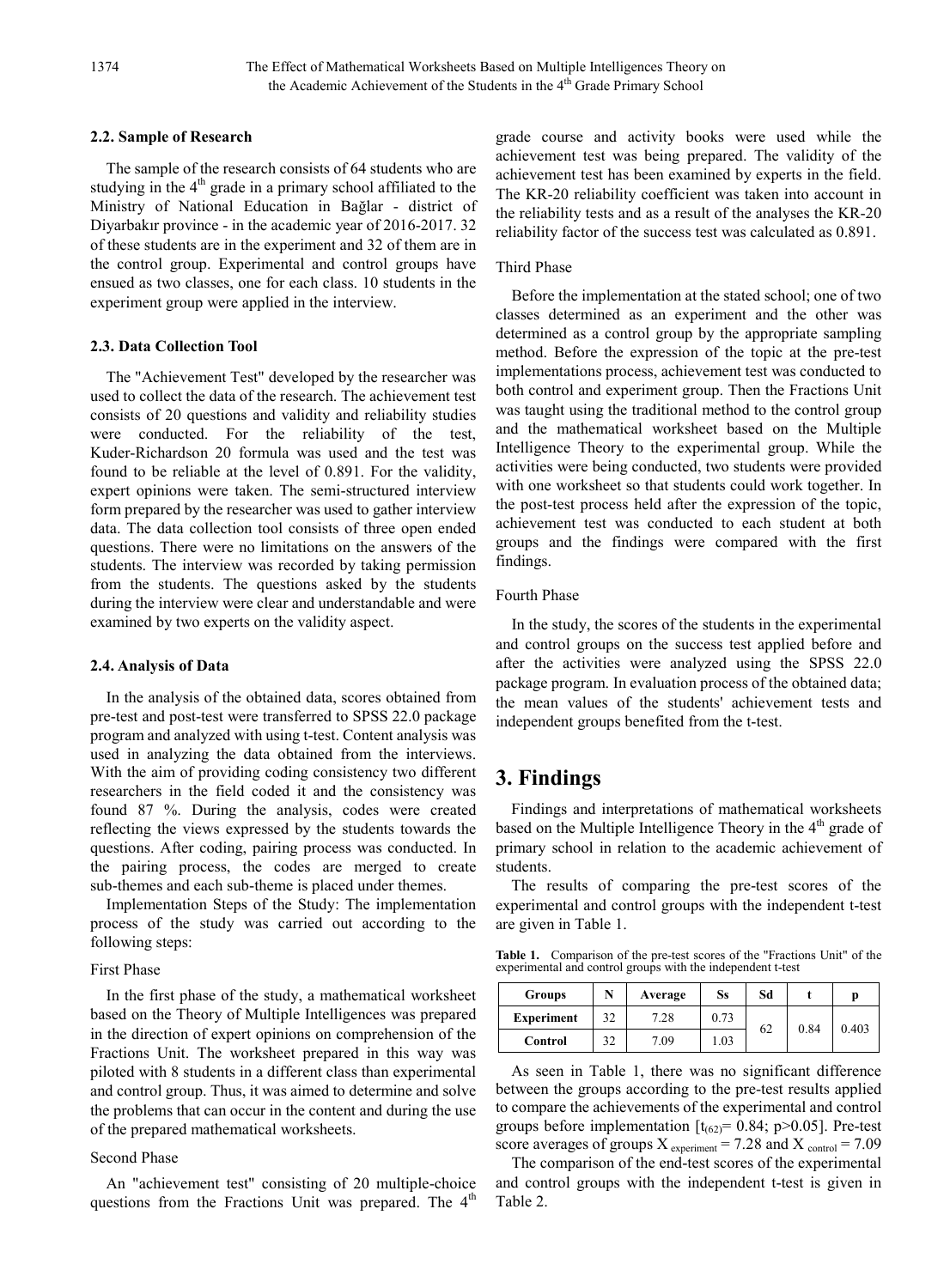**Table 2.** Comparison of the "Fractions Unit" end-test scores of the experimental and control groups with the independent t-test

| <b>Groups</b> | N  | Average | Ss   | Sd |      |      |
|---------------|----|---------|------|----|------|------|
| Experiment    | 32 | 13.53   | 2.12 | 62 | 8.12 | 0.00 |
| Control       | 32 | 10.25   | 0.84 |    |      |      |

As seen in Table 2, there was a significant difference in favor of the experimental group among the groups according to the post-test scores applied to compare the achievement of the experimental and control groups after the administration  $[t_{(62)} = 8, 12; p<0.05]$ . When the post-test scores of experimental and control groups are examined;  $(X_{experiment} =$ 13.53;  $X_{control} = 10.25$ ) The experimental group seems to be more successful.

Table 3 compares the pre-test and post-test scores of the control group with the dependent t-test.

**Table 3.** Comparison of pre-test and post-test scores of the "Fractions Unit" of the control group with the dependent t-test

| <b>Groups</b> |    | Average | Ss   | Sd |          |      |
|---------------|----|---------|------|----|----------|------|
| Pre-test      | 37 | 7.09    | 1.03 |    | $-11.86$ | 0.00 |
| Post-test     | 20 | 10.25   | 0.84 |    |          |      |

As shown in Table 3, there was a significant difference between the pre-test and post-test success scores applied to the control group in favor of the post-test  $[t_{(31)} = -11,86,$  $p \le 0.05$ ].

Table 4 compares the pre-test and post-test scores of the experimental group with the dependent t-test.

**Table 4.** Comparing the pre-test and post-test scores of the "Fractions Unit" of the experimental group with the dependent t-test

| <b>Groups</b> |    | Average | Ss   | Sd |          |      |
|---------------|----|---------|------|----|----------|------|
| Pre-test      | 32 | 7.28    | 0.73 |    |          |      |
| Post-test     | 32 | '3.53   | 2.12 | эı | $-18.53$ | 0.00 |

As shown in Table 4, there was a significant difference between the pre-test and post-test success scores of the test group in favor of the post-test  $[t_{(31)} = -18, 53, p < 0.05]$ .

Findings and interpretations obtained from the research's interview technique

Research's "Does the Maths worksheets given to you make it easier for you to learn? Can you explain why with reasons?" questions were accepted as the main theme. The themes obtained from the analyzes are shown in Table 5.

**Table 5.** Comments on whether mathematical worksheets of students in primary  $4<sup>th</sup>$  grade make it easier for students to learn (N=10)

| Themes                       | <b>Sub-Themes</b>                     | Frequency |
|------------------------------|---------------------------------------|-----------|
|                              | Interesting and<br>attention-grabbing |           |
| It makes it easier           | Having visual content                 |           |
|                              | Its being based on<br>collaboration   |           |
| It doesn't make it<br>easier | Its being difficult                   |           |

When Table 5 is examined, it is seen that the sub-theme with the highest frequency is "interesting and attention-grabbing" according to the opinions of the students in the  $4<sup>th</sup>$  grade of primary school, whether the mathematical worksheets facilitate students' learning. This is followed by sub-theme "having visual content". Subsequently, it is followed by sub-theme "being based on co-operation" and "being difficult" respectively. Some students' responses to this question are as the following;

*I understand better when I work with Emre (Student 8). I cannot solve the questions on this sheet very hard, I do not want to do it when I cannot solve it (Student 5). There are plenty of pictures on these leaves and I love the pictures. I understand better when there is a picture (Student 2).*

Research's "Do you want to do sheet in the classroom or at home? Can you explain why with the reasons?" questions were accepted as the main theme. The themes obtained from the analyzes are shown in Table 6.

Table 6. Opinions on whether primary school students in grade 4 want to do their Math worksheet in the class or at home  $(N=10)$ 

| Themes          | <b>Sub-themes</b>           | <b>Frequency</b> |
|-----------------|-----------------------------|------------------|
| In the<br>Class | I want to play at home      |                  |
|                 | I want to work with a group |                  |
| At Home         | I feel more comfortable     |                  |
|                 | I have more time            |                  |

When Table 6 is examined, it is seen that the sub-theme with the highest frequency is "I want to play at home" according to the opinions of the students in Primary  $4<sup>th</sup>$  grade who want to do math works or class at home. It's followed by the sub-theme "I want to do it with a group". These are followed by the sub-themes "I feel more comfortable" and "I have more time". Some students' responses to this question are as following;

*I want to do it in the class. Because I want to play games at home and watch TV (Student 3).*

*I want to do it in the class. When I go home, I want to play games with my friend Sinan. My dad does not allow me to play games when I have my homework (Student 1).*

*I want to do it at home. My other friends in school are doing faster than me. I cannot keep up with them. But I can do it slowly at home. (Student 6).*

The question "What kind of activities do you prefer in the math worksheets you are given?" has been accepted as the main theme of the research. The themes obtained from the analyzes are shown in Table 7.

Table 7. Opinions on what kind of activities do the 4<sup>th</sup> grade primary school students want to have on Math worksheets (N=10)

| Themes                                   | <b>Frekans</b> |
|------------------------------------------|----------------|
| Being interesting and attention-grabbing |                |
| Having visual content                    |                |
| Involves group work                      |                |
| Having more questions                    |                |

When Table 7 is examined, it is seen that the theme with the highest frequency is "interesting and attention-grabbing"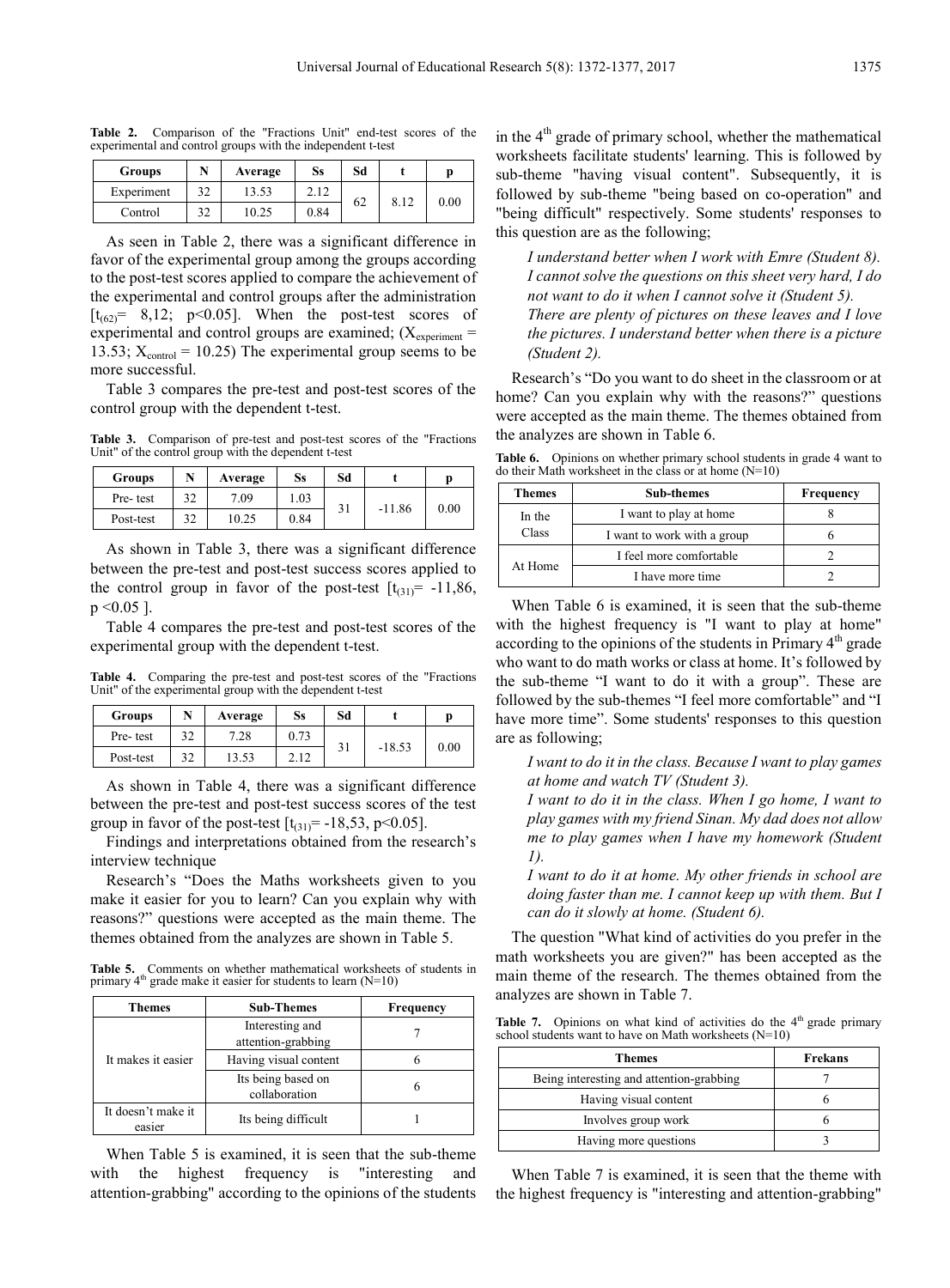according to the opinions of the  $4<sup>th</sup>$  grade primary school students about what kind of activities do they want on their Math worksheets. This is followed by "having visual content". Subsequently, it is followed by "involving group work" and "the number of questions" themes. Some students' responses to this question are as following;

*I would like to have more pictures on these sheets. I paint those sheets afterwards (Student 8).*

*Emre and I solve the questions together. Emre is more hardworking than me. He's helping me when I cannot figure it out. (Student 7)*

*I want to have more questions on these sheets. I quickly finish doing it; I would like it to last longer. (Student 10))*

# **4. Conclusion, Discussion and Recommendations**

#### **4.1. Conclusion and Discussion**

When the Fragmentation Unit success test results are examined, statistical analysis results show that there is no significant difference  $[t_{(62)} = 0.84; p > 0.05]$  between the pre-test scores. When the pre-test success scores of the Fractions of the students of the experimental and control groups were taken into account, it was determined that the average scores (X <sub>experiment</sub> = 7.28;  $X_{control}$  = 7.09) of the students in the two groups were very close to each other The fact that the scores of the two groups do not show a significant difference according to the results of the t-test at the Fractional Unit indicates that the students have similar preliminary knowledge about the subject. When the post-test scores of the groups were examined, it was seen that there was a significant difference  $[t<sub>(62)</sub>] = 8.12; p<0.05]$  in favor of the experimental group. It is observed that the average of the students in the experiment and control group at the Fractions Unit increased after the implementations. The average scores of the students in the experimental group after the implementation at the Fractions Unit are increased from 7.28 to 13.53; while the control group's average scores are increased from 7.09 to 10.25. A statistically significant difference was found in favor of the experimental group between the control and the experimental group's post-test scores. Accordingly, it can be said that teaching with Math worksheets based on the Theory of Multiple Intelligence in the experimental group is more successful than traditional teaching in the control group.

It can be said that; group-work based activities in the Math worksheet which are based on the Theory of Multiple Intelligence eased students' learning processes who has social-interpersonal intelligence; also the shapes, symbols, graphics, etc. helped students who has visual-spatial intelligence and lastly; expressing the subject in an explanatory way with verbal expressions facilitates the learning of students who has verbal-linguistic intelligence.

It has been seen that the students have stated that the implementations of the worksheets should be in the classroom environment but should not be given as homework. According to this result, it can be said that students do not want to do homework after school hours, but they want to do more physical activities like the students at their age should do

#### **4.2. Suggestions**

- 1. The activities on the worksheets can be prepared taking into account the different intelligences of the students.
- 2. Worksheets may include activities involving group work. In this way, students can benefit from peer education.
- 3. Worksheets may not be given as homework but may be applied in the classroom environment in the presence of teachers.

#### **4.3. Proposals for Further Research**

- 1. This research can be conducted using different research methods and samples.
- 2. The effect of the worksheets based on the Theory of Multiple Intelligence on other (Turkish, Science et.) lessons can be researched

### **REFERENCES**

- [1] Ayas, A. (1995). Fen bilimlerinde yeni program geliştirme ve uygulama teknikleri: iki çağdaş yaklaşımın değerlendirilmesi, *Hacettepe Üniversitesi Eğitim Fakültesi Dergisi*, 11, 149-155.
- [2] Aydoğdu, M. & Kesercioğlu, T. (2005). *İlköğretimde fen ve teknoloji öğretimi.* Ankara: Anı Yayıncılık.
- [3] Başaran, I. (2004). Etkili öğrenme ve çoklu zekâ kuramı: bir inceleme. *Ege Eğitim Dergisi*, 5, 8-9.
- [4] Baysal, N. Z.,Kabapınar,Y. & Öztürk, C. (2009). Eğitimde yeni yönelimler ve sosyal bilgiler öğretimi. Öztürk, C. (ed.), Sosyal Bilgiler Öğretimi (ss. 257-307). İstanbul: Pegam A Yayıncılık
- [5] Demircioğlu, İ. H. & Kaymakçı, S. (2010). Tarih öğretmenlerinin çalışma yaprakları hakkındaki görüşleri: Trabzon örneği. *Karadeniz Araştırmaları,* (27), 141-159.
- [6] Demirel, Ö. (1999). *Eğitimde program geliştirme.* Ankara: Pegem A Yayıncılık.
- [7] Ekiz, D. (2009). *Bilimsel araştırma yöntemleri.* (2. Baskı). Ankara: Anı Yayıncılık.
- [8] Erkuş, S. (2016). İlkokulda çoklu zekâ kuramının uygulanabilirliğine ilişkin öğretmen görüşlerinin çeşitli değişkenler açısından incelenmesi. Yüksek Lisans tezi, Dicle Üniversitesi, Diyarbakır.
- [9] Gardner, H. (1993). *Multiple intelligence: the theory in practice.* New York: Basic Books.